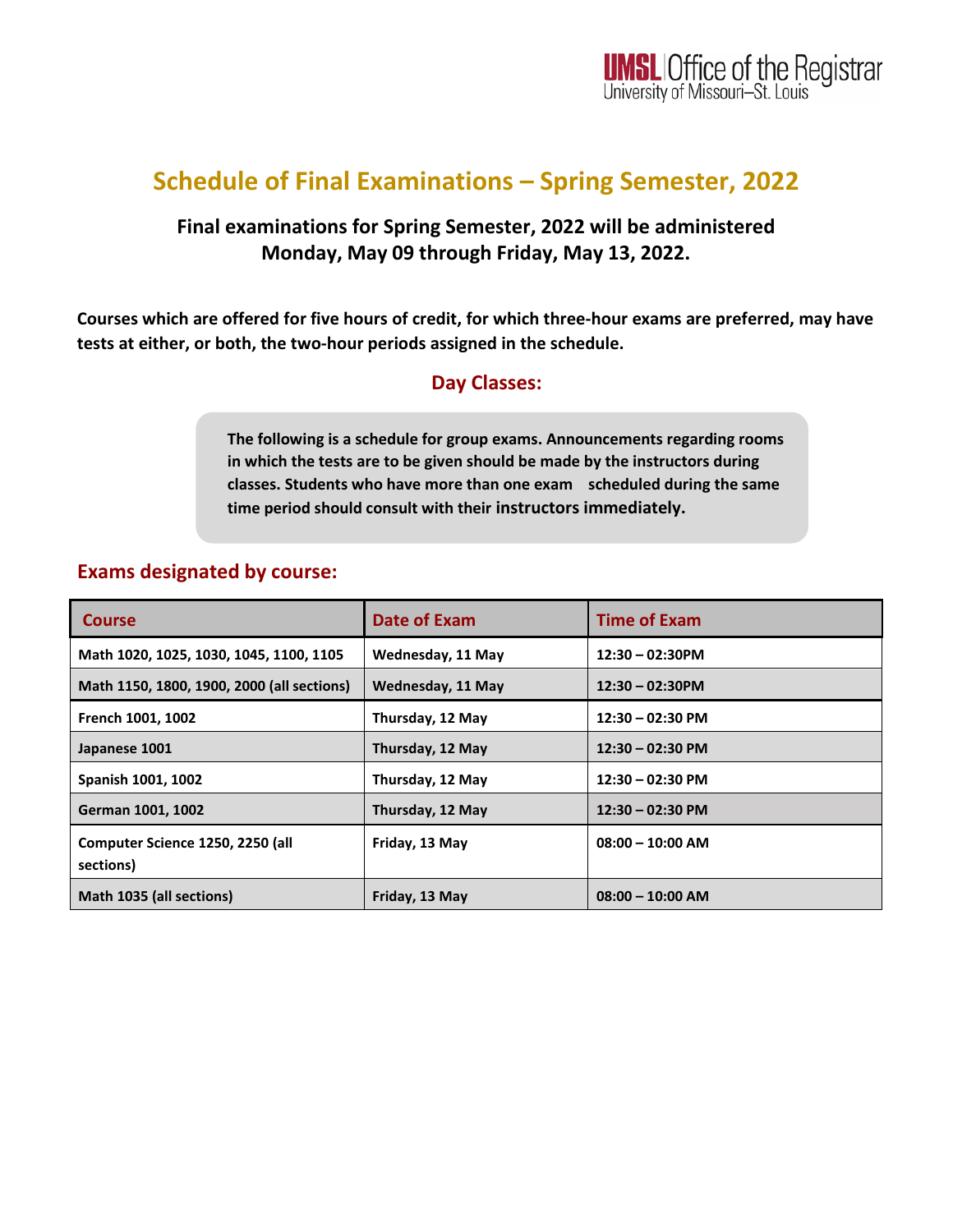#### **Exams that are designated by time**:

**Examinations for courses not specifically designated above are scheduled as follows: (unless otherwise indicated by the instructors in classes, these exams will be given in the classrooms utilized throughout the semester).**

### *Sections that meet prior to 4:15 p.m. only one day per week during the semester should contact the University Registrar to schedule their final exam.*

| <b>Regular Class Meeting Time</b> | <b>Date of Exam</b> | <b>Time of Exam</b> |
|-----------------------------------|---------------------|---------------------|
| 08:00 MW, WF, MWF                 | Monday, 09 May      | $07:45 - 09:45$ AM  |
| 08:30 MW, WF, MWF                 | Monday, 09 May      | $07:45 - 09:45$ AM  |
| 11:00 MW, WF, MWF                 | Monday, 09 May      | $10:00 - 12$ Noon   |
| 02:00 MW, WF, MWF                 | Monday, 09 May      | 12:30 - 02:30 PM    |
| 03:30 MW, WF, MWF                 | Monday, 09 May      | $02:45 - 04:45$ PM  |
| 04:00 MW, WF, MWF                 | Monday, 09 May      | $02:45 - 04:45$ PM  |
| 08:00 TR                          | Tuesday, 10 May     | $07:45 - 09:45$ AM  |
| 11:00 TR                          | Tuesday, 10 May     | $10:00 - 12$ Noon   |
| 02:00 TR                          | Tuesday, 10 May     | 12:30 - 02:30 PM    |
| 03:30 TR                          | Tuesday, 10 May     | $02:45 - 04:45$ PM  |
| 04:00 TR                          | Tuesday, 10 May     | $02:45 - 04:45$ PM  |
| 09:30 MW, WF, MWF                 | Wednesday, 11 May   | $07:45 - 09:45$ AM  |
| 12:30 MW, WF, MWF                 | Wednesday, 11 May   | $10:00 - 12$ Noon   |
| 01:00 MW, WF, MWF                 | Wednesday, 11 May   | $10:00 - 12$ Noon   |
| 09:30 TR                          | Thursday, 12 May    | $07:45 - 09:45$ AM  |
| 12:30 TR                          | Thursday, 12 May    | $10:00 - 12$ Noon   |
| 01:00 TR                          | Thursday, 12 May    | $10:00 - 12$ Noon   |
| 10:00 MW, WF, MWF                 | Friday, 13 May      | 12:30 - 02:30 PM    |
| <b>Friday Only Classes</b>        | Friday, 13 May      | $10:15 - 12:15$ PM  |
| <b>Make up exam times for</b>     | Wednesday, 11 May   | $03:00 - 05:00$ PM  |
| those with conflicts              | Thursday, 12 May    | $02:45 - 04:45$ PM  |